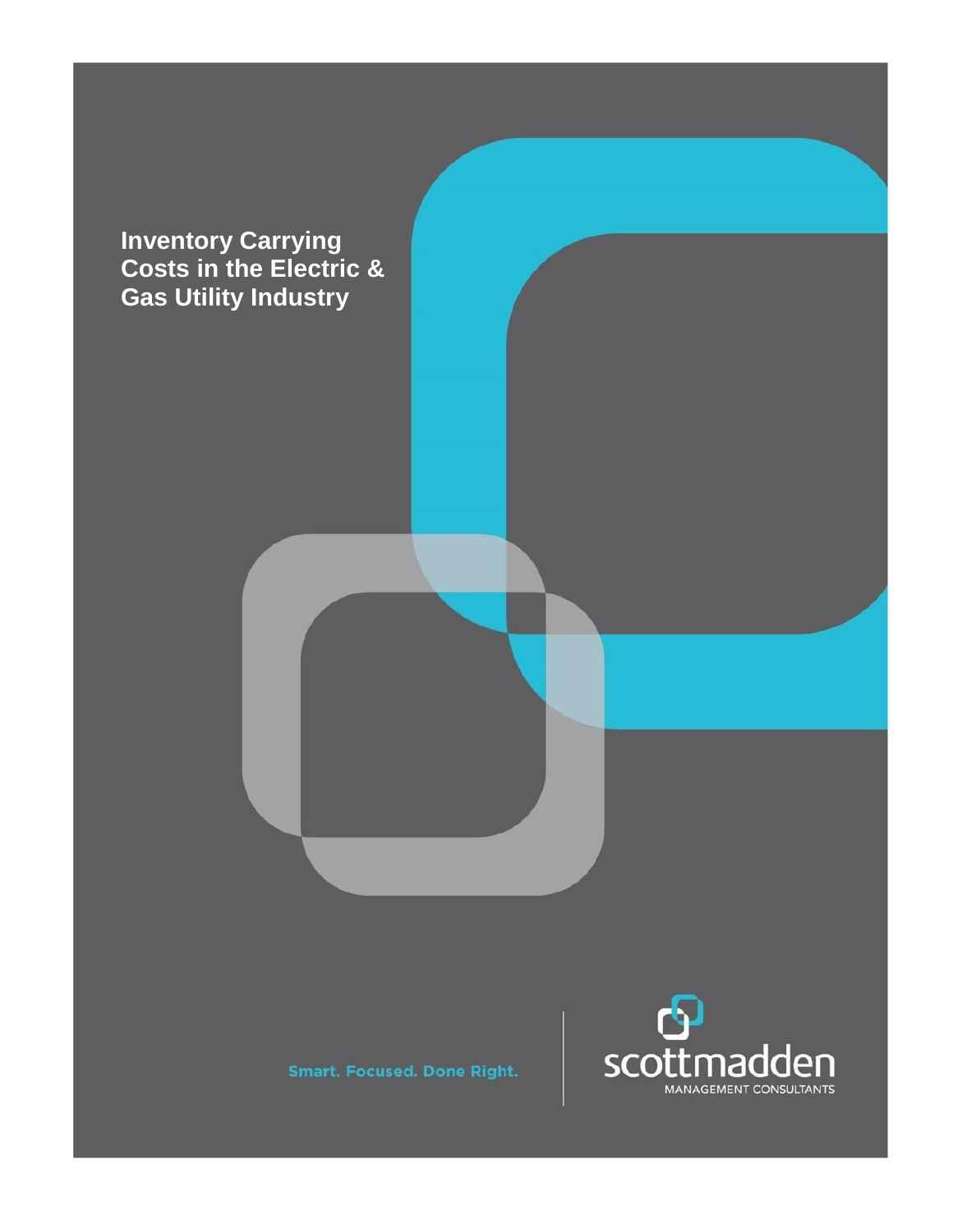

### **SUMMARY**

The calculation and use of inventory "carrying costs" is a standard leading practice in supply chain management. In a recent multi-industry benchmarking survey, more than 78% of the respondents indicated that they calculate and apply this metric. More than half indicated that they use the metric to make inventory management decisions. Similarly, a study of supply chain management software found that the most frequently used module was the inventory optimization and replenishment module which uses inventory carrying costs to estimate optimum levels of inventory for each item. Eighty-five percent of the respondents currently use, or plan to use, this module as part of their supply chain management operations.

Unfortunately, the use of this metric is less than in most industrial sectors due to the regulated nature of the industry. Nevertheless, we believe that the metric is an important component of any leading supply chain operation and should be widely adopted within the utility industry. Our rationale is as follows:

- 1. We believe that it is management's responsibility to optimize actual shareholder return on assets (ROA) and to ensure that regulated revenue is not earned on unnecessary or obsolete assets.
- 2. Inventory in excess of what is needed to meet established "levels of service" (e.g., desired availability) is "surplus" inventory and should be eliminated. Maintaining such inventory reduces actual ROA and may result in artificially inflating regulated revenue.
- 3. Inventory is "optimized" when there is no surplus inventory. The objective of the materials management team is to determine the "optimal" level of inventory and then work to achieve this level for each item under its control.
- 4. In order to calculate "optimal" inventory levels, it is necessary to derive and apply an estimate of inventory carrying costs.
- 5. Finally, calculating inventory carrying costs provides a core metric that is routinely used in leading materials management practices for a variety of purposes including: (1) determining economic order quantities (EOQs); (2) determining lot sizes; (3) performing price break analysis; (4) making make-to-order vs. make-to-stock decision; (5) analyzing lifetime buys; (6) evaluating promotional deals from suppliers; (7) evaluating vendor-managed inventory (VMI) opportunities; (8) conducting inventory risk analysis; and (9) setting annual budgets.

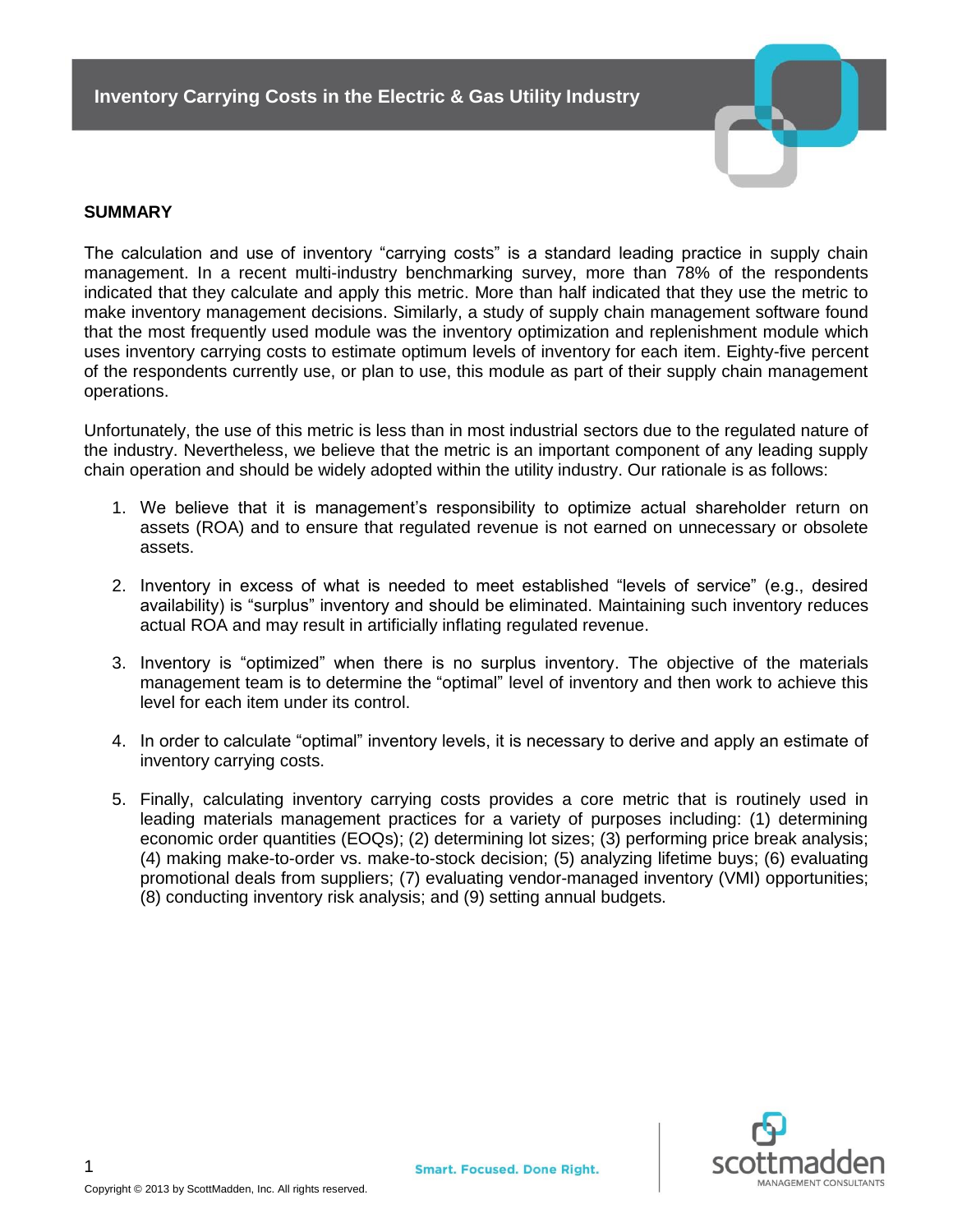### **INVENTORY OPTIMIZATION**

The objective of inventory replenishment is to ensure the adequate inventory is on hand to meet anticipated demand at a pre-determined level of service. Level of service is defined as the desired level of inventory availability. This is generally expressed as a percentage of times that the part is available when needed. Inventory is considered optimized when the least amount of inventory is on hand to meet the desired service level. Given this understanding, inventory reduction, in itself, is not a desirable outcome. Inventory optimization, on the other hand, is.

#### **Surplus Inventory**

Inventory on hand that is in excess of the optimized level is surplus inventory. Surplus inventory consists of "excess inventory" (e.g., usable items in quantities above their optimized levels) and "obsolete inventory" (e.g., items that can no longer be used due to obsolescence, damage or other reasons). Having surplus inventory on hand is undesirable for a number of reasons, the most common of which are listed in the table below.

| <b>Opportunity</b><br><b>Cost/Financing Cost</b> | Surplus assets have zero value to the company until they<br>are converted into cash in the course of operations.                                                          |
|--------------------------------------------------|---------------------------------------------------------------------------------------------------------------------------------------------------------------------------|
| <b>Poor Space Utilization</b>                    | Surplus assets occupy space that could be used for<br>productive, revenue-generating activity.                                                                            |
| <b>Depreciation Expense</b>                      | Relative to other assets, surplus assets depreciate more<br>rapidly in value as they become obsolete.                                                                     |
| <b>Tracking Expense</b>                          | The cost of resources allocated to track surplus assets<br>could be better utilized in other activities.                                                                  |
| <b>Maintenance Costs</b>                         | While sitting idle, some surplus assets must<br>be<br>maintained to keep them in good operating condition.                                                                |
| <b>Damage and Repair</b>                         | Surplus inventory is subject to damage in the warehouse<br>resulting in potential repair costs and potential write-off.                                                   |
| <b>Shrinkage</b>                                 | Surplus inventory is subject to loss and shrinkage.                                                                                                                       |
| <b>Insurance Costs</b>                           | Surplus assets must be insured against damage.                                                                                                                            |
| <b>Higher Taxes</b>                              | Surplus assets may increase the company's property tax.                                                                                                                   |
| <b>Lower ROA</b>                                 | Surplus assets reduce a company's ROA (a key financial<br>measure that reflects a company's performance). A low<br>ROA represents inefficiencies and impacts stock price. |

# *Figure 1: The Cost of Surplus Inventory*

Some of these factors are more relevant to the utility industry than others. In general, however, surplus inventory above what is needed to optimize service levels is simply wasteful.

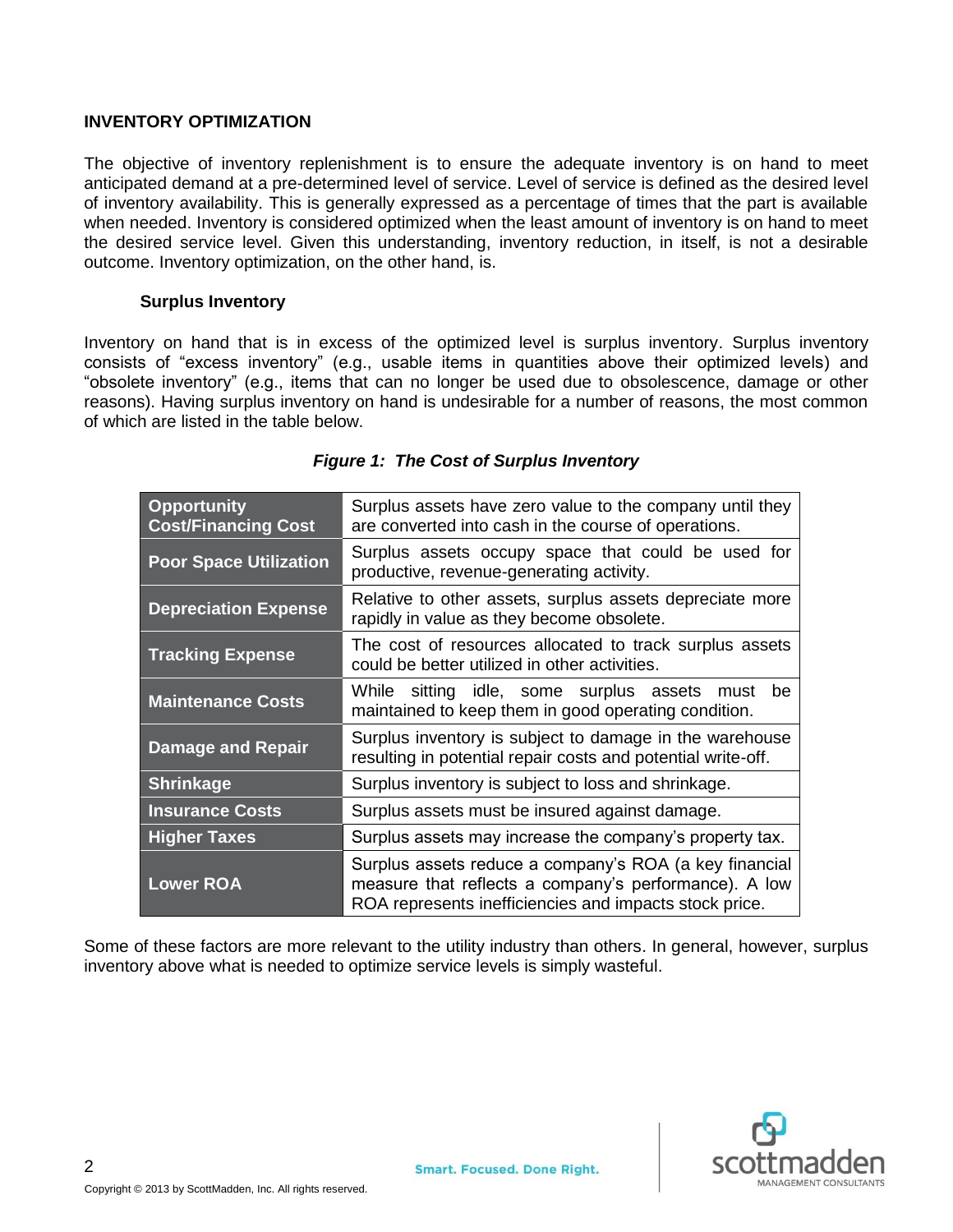# **CALCULATING INVENTORY CARRYING COSTS**

Inventory carrying costs are all costs associated with holding materials and supplies in inventory prior to their use by the business. There will always be an inherent trade-off between the cost of holding inventory and the impact on desired service levels. It is essentially a financial and operational decision—"how much inventory holding cost should we absorb to meet our desired service level?" If the cost is set at zero, then holding inventory has no cost, and it will be financially feasible to hold greater volumes of inventory. On the other hand, if inventory holding costs are higher, then there will be increased pressure to reduce inventory levels.

The elements that typically comprise inventory carrying costs are discussed below. In each case we address the cost category, as well as our experience in dealing with these costs in the utility environment.

## **Opportunity Cost/Financing Cost**

The cost of money is the most commonly applied element of inventory carrying costs. In fact, a 2005 study showed that all companies that calculate carrying costs use this element. Since inventory is an "asset" it must be financed on the balance sheet by a combination of equity and borrowings. As a result, this cost element is generally estimated using the company's "Average Weighted Cost of Capital (AWCC)." Optimizing inventory by eliminating surplus items frees up this money, which can then be applied more productively elsewhere. This, in turn, improves the company's productive use of assets and overall profitability.

In the utility industry, financing costs are generally lower than those found in other industries. Typically, utility AWCC values will range from 6.5% to 8.5% versus 9.5% to 12.5% in other industries. While this may appear as a theoretical opportunity cost, it is real and has an immediate impact on the utility's asset utilization and potentially on its share price and market capitalization.

## **Transportation Costs**

Transportation costs are incurred in moving inventory from suppliers to the warehouse and handling any returns back to the suppliers. Optimizing inventory reduces the frequency of orders and the volume ordered. This, in turn, reduces transportation costs. This cost is generally estimated by taking total annual transportation cost and allocating it to inventory based upon either dollar value or weight. This cost is applicable to utilities as well as non-utilities.

#### **Warehouse Space**

Reducing inventory levels will result in freeing up warehouse space. The actual value of this element depends upon the company's warehouse space situation. At some locations, lower inventory may help defray the need to build new warehouses to accommodate fossil plant scrubber inventory or growth in distribution customers (and potentially improve productivity as less work is required to slot inventory upon receipt). For others, it will simply result in unutilized warehouse space. The actual benefit must be determined on a warehouse-by-warehouse basis.

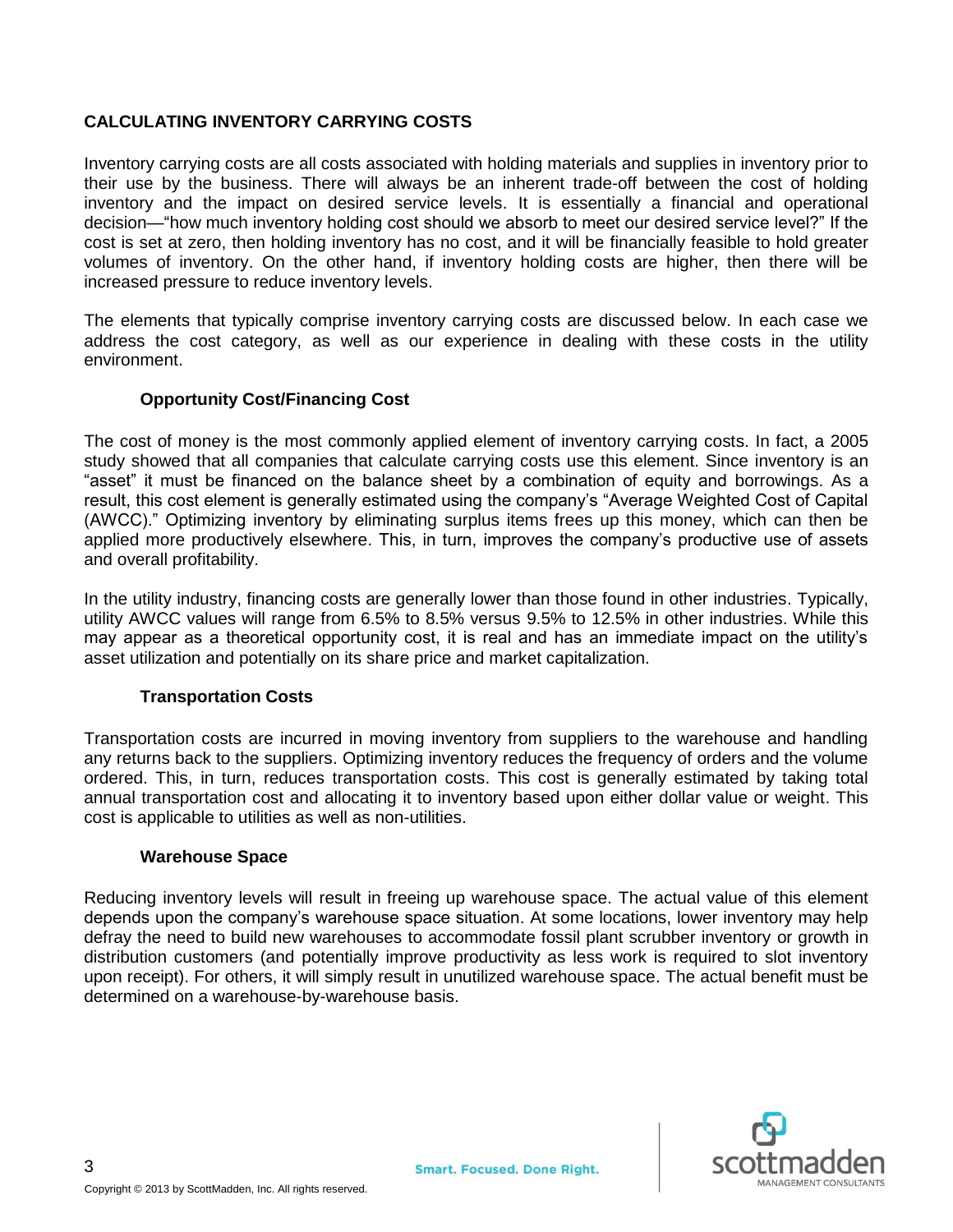## **Warehouse Labor**

This is generally the greatest source of cost savings associated with inventory reduction. The argument is that lower inventory levels should result in a reduction in the number of full-time equivalents (FTEs) needed to count and maintain the inventory. However, since most warehouse labor is involved in receiving, putaway, and issuing inventory, a reduction in surplus inventory will not necessarily result in a proportionate reduction in labor expenses. In other words, a 20% reduction in inventory levels might only result in a 5% or 7% reduction in warehouse FTEs. The actual benefit must be examined on a company-by-company basis.

## **State and Local Property Taxes**

Since inventory is a physical asset, it can be subject to state and local property tax. When this is the case, a dollar reduction in inventory can result in reducing the company's property taxes. The impact is calculated by multiplying the value of the inventory reduced by the company's marginal tax rate. Many utilities, however, do not pay state or local property taxes on their inventory levels. In these cases, this element should be excluded from the calculation of inventory carrying costs.

### **Property Insurance**

In a similar manner, inventory is generally insured against damage and loss under the company's overall casualty and loss insurance. While it may be specifically identified in the policy, in most cases it is not. Instead it is lumped into the company's overall property values. Since the insurance premiums may be tied to broad ranges of property value, one could argue that a reduction in inventory alone will be insufficient to lower the company's overall property values and therefore will have no impact on actual cash savings. We would argue against this interpretation since, followed to its logical conclusion, no single reduction in property would lower insurance costs. However, if multiple property items were taken together they would lower the overall property values sufficient to change the value bracket. The fact that one particular action is not sufficient to lower insurance is not an adequate argument for excluding this cost element.

#### **Commodity Devaluation**

Commodity devaluation represents the loss in value of standing inventory due to its reduced market value. In some industries, such as computer chips, this is the largest component of inventory carrying costs. Items not sold quickly become worthless in the marketplace, and this loss is added to the cost of holding such inventory. Commodity devaluation costs can be calculated by determining any variance between current unit prices and historical unit prices. This variance can be either negative (the unit has declined in value) or positive (the unit had increased in value). Our experience in calculating these changes within a utility generation environment showed a nearly equal mix of gains and losses with no significant net impact on inventory values. Again, the situation should be examined on a case-by-case basis.

#### **Inventory Damage/Repair Costs**

All stored inventory is subject to the possibility of damage in the warehouse. Items are dropped, lift trucks back into storage racks, and fire and other accidents occasionally happen. Any inventory on hand is subject to these potential risks. The appropriate way to determine this cost is to measure the

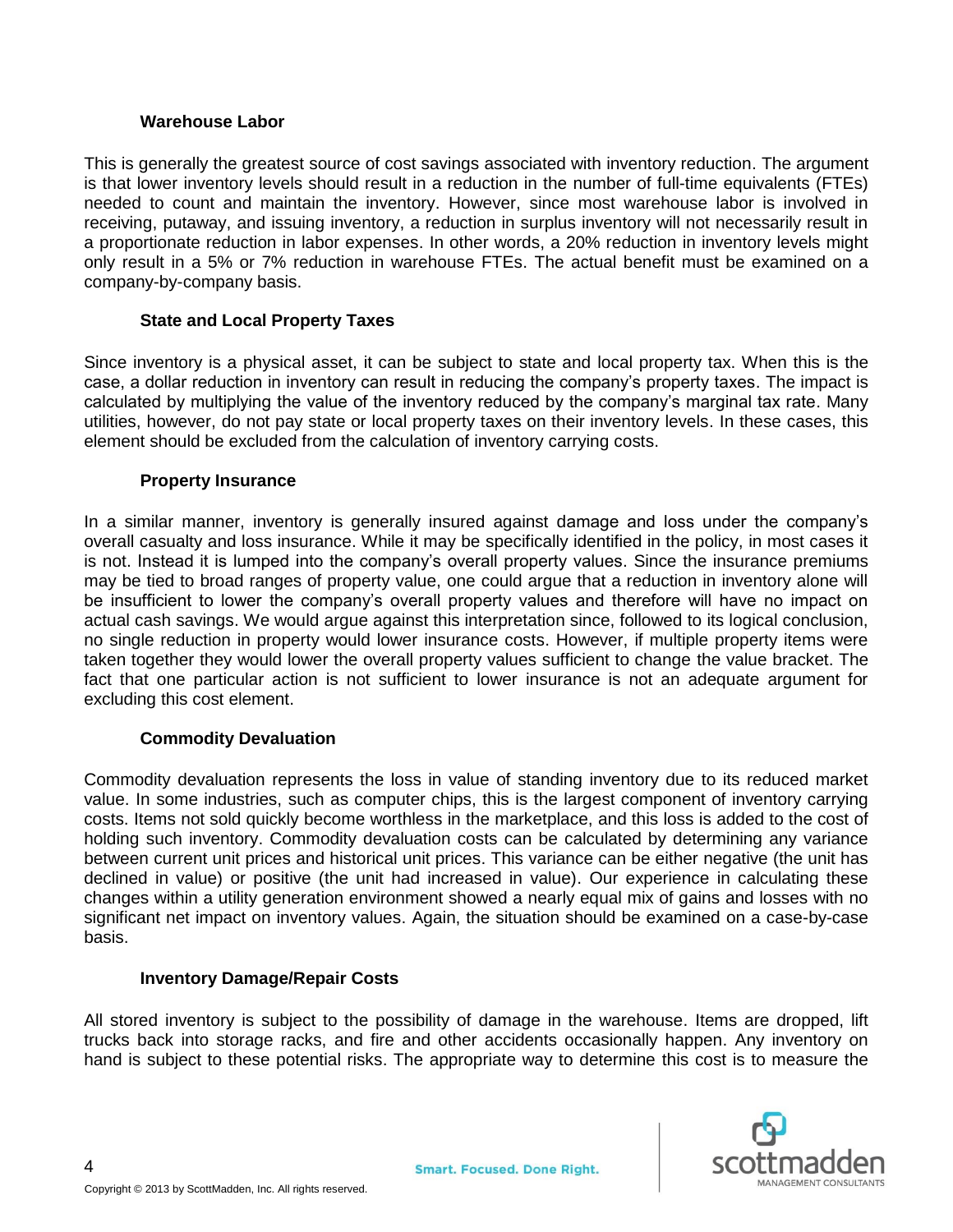company's (or warehouse's) actual damage and repairs costs over the past year. This will generally be relatively small, but can still add up to six figures in a mid-sized utility.

### **Obsolescence/Write-offs**

Obsolescence can be one of the largest elements of inventory carrying cost. An inventory item becomes obsolete when it can no longer be used productively within the company. Typically, utility inventory becomes obsolete as a result of maintenance-related parts and spare parts becoming useless when their associated plant or field assets are retired. Identifying these parts requires accurate bills of material for all assets so that associated parts can be identified for each retired asset.

All utilities experience some degree of inventory obsolescence every year. This cost can be a major contributor to inventory carrying cost. Since any inventory that is acquired runs the risk of becoming obsolete at some point, this cost should be included in all utility inventory carrying costs calculations. Generally, this value can be easily determined by reviewing the company's inventory write-off values for a particular year or range of years. This analysis can also be performed on different commodity classes, after which different obsolescence rates can be applied to actual inventory values for those classes.

### **Shrinkage Adjustments**

Shrinkage represents losses due to pilferage or other "unexplained" discrepancies in the physical count of inventory. It occurs in the utility industry, as well as all other industries. It is generally easily calculated based upon inventory count records and adjustments. It will generally be a very small element of utility inventory carrying cost, but should be added to the overall calculation as it will typically total six-figure values.

#### **Inventory Management Fees**

The last component of inventory carrying costs consists of any "inventory management fees" that the company pays to third parties. These may be related to Vendor Management Inventory (VMI) or other arrangement whereby vendors hold or manage inventory on behalf of the company. These costs can range from insignificant to very significant depending upon the company's use of third-party services. As with other inventory carrying costs, the assumption is that if less inventory was on hand, these costs would be proportionately reduced. Accordingly, these costs should be included in the overall inventory carrying costs calculation.

## **INVENTORY CARRYING COSTS AS A CORE METRIC**

Inventory carrying costs vary greatly by industry. A survey reported in 2005 showed that companies use a wide range of cost factors as shown in Figure 2 below. The median carrying cost estimate was 21.8% of total inventory value, while the average carrying cost was 12.3%. Our experience with utilities shows that carrying costs in the range of 10% to 15% are more common.